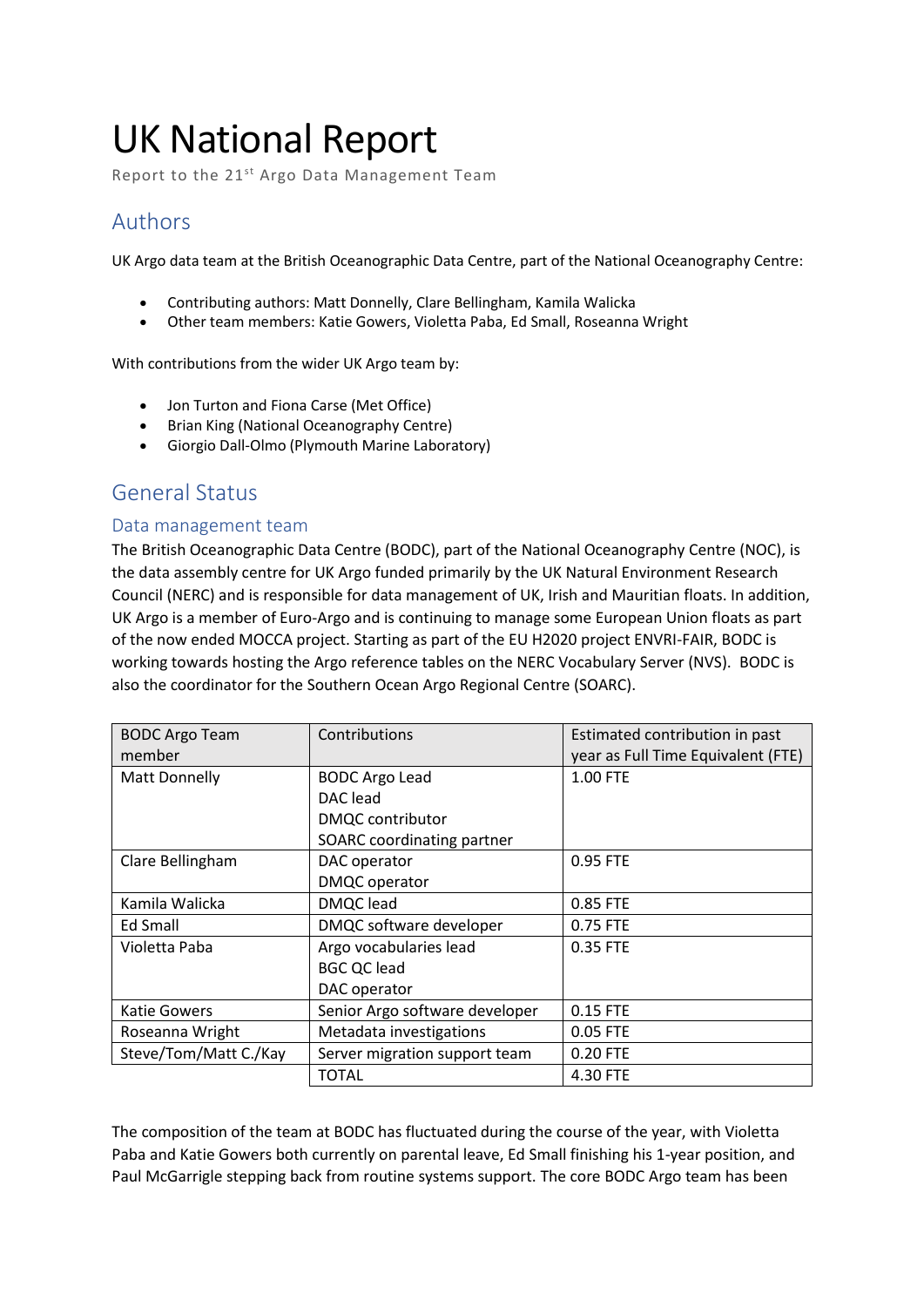supported by other members of BODC this year, namely Steve Loch, Tom Garner, Matt Cazaly and Kay Thorne to help with a move of the Argo DAC to a new set of servers. Justin Buck is the ENVRI-FAIR project manager, which includes BODC contributions to the FAIR agenda wider than just Argo. This project has also involved contributions from wider BODC including Gwen Moncoiffe and Alexandra Kokkinaki for NVS content management support, technical advice and training.

### General outlook

Core BODC Argo national capability funding from NERC remains static and is decreasing in realterms. There is also additional funding from NERC associated with particular research projects and the floats they have procured, including from ORCHESTRA, ACSIS, BoBBLE and RoSES projects, but each of these draws to a close in the next year or two. Efforts have been made this year to establish a clear plan for future funding to develop a more sustainable model of UK funding to support the UK contribution to the full-depth multi-disciplinary Argo array, but the funding situation remains challenging.

BODC funding from the EU EASME project MOCCA ended in August 2020 with the end of the project. This project has brought many benefits and efficiency improvements, although the remaining data management commitments for active floats will be covered by UK funding. The Euro-Argo Research Infrastructure Sustainability and Enhancement (Euro-Argo RISE) project provides funding for developing core and deep DMQC (Delayed Mode Quality Control), management of BGC (Bio Geo Chemical) extensions and regional data quality assessments in the Southern Ocean. Additionally, BODC is funded under the EU H2020 project ENVRI-FAIR to introduce the NVS vocabulary server to support Argo vocabulary management.

BODC continues to seek additional sources of funding to support SOARC functions, but a long-term solution for sustained funding is yet to be identified.

During 2020 UK Argo contributed to the Argo Data Paper (Wong et al. 2020).

### **Status**

### DAC functions

### Data acquired from floats

BODC retrieves data for all UK, Irish, Mauritius and assigned EU MOCCA floats from a number of sources and archives these for further processing. BODC currently processing data from floats with Argos communications, Iridium Rudics and Iridium Short Burst Data (SBD) from a diverse fleet of floats manufacturer by TWR, SeaBird and NKE.

#### Near real-time data delivery

Processing and delivery of incoming data is normally setup within at most one week of float deployment where this capability already exists for a given type of float. At the time of writing, capability to deliver core/deep data exists for almost the entire fleet managed by BODC, with only 3 floats still awaiting a processing stream to be established. This is a dramatic reduction on last year when all of our TWR floats with APF11 controllers and Iridium communications were still outstanding. The remaining floats are a couple of inactive UK Deep Arvor floats and an active Irish Arvor oxygen float. Work is already underway to enable the processing of these floats. Coriolis has been providing the processing for 13 PROVOR BGC floats and delivering the core data to the GTS on BODC's behalf, but it is intended to bring management of these floats back into BODC in the coming year.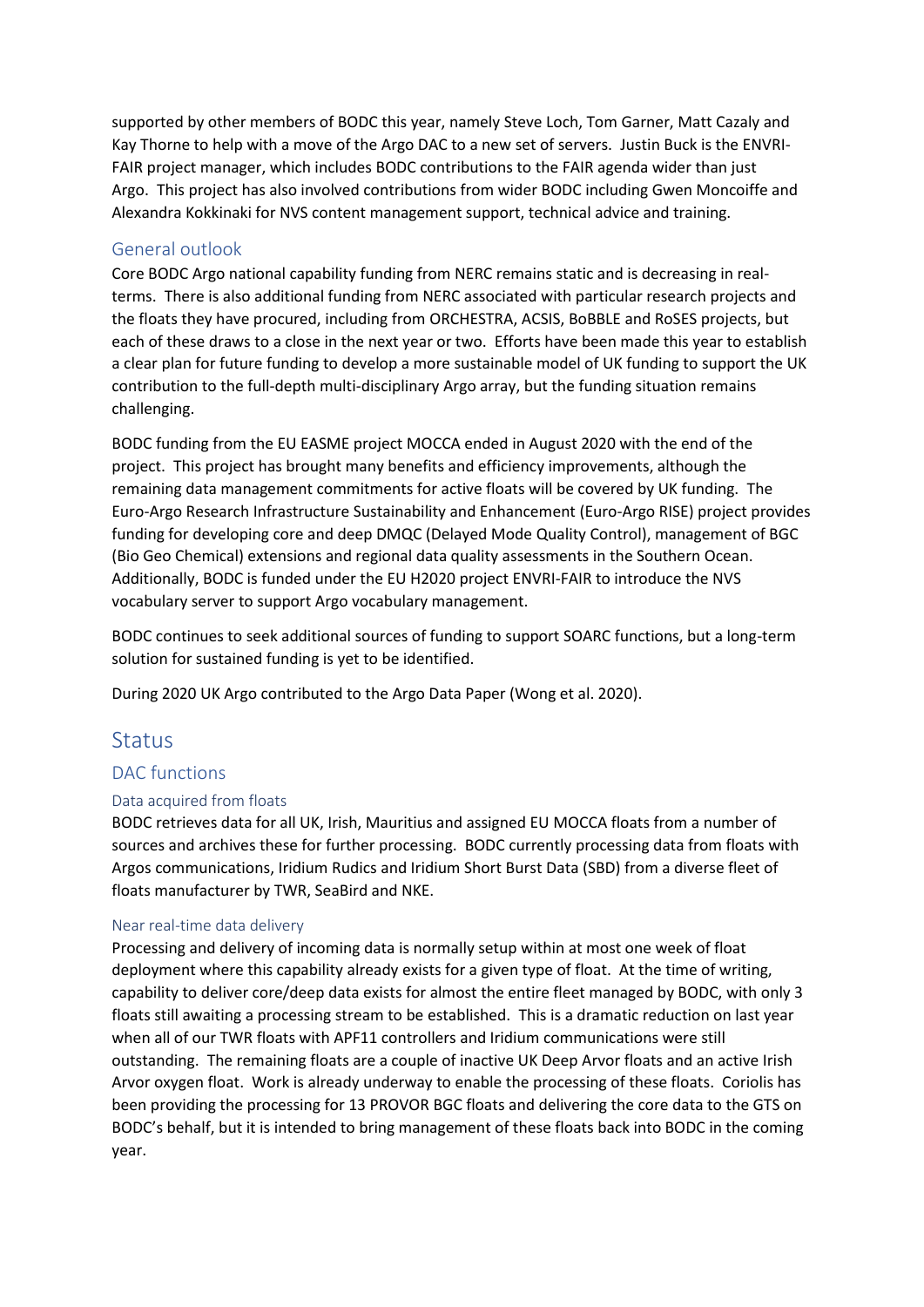During the past year, the BODC Argo System has been developed to process a diverse fleet of APF11i controller board floats, including core, deep and BGC sensor equipped floats. This small fleet ranges from early APF11i floats to the most recent, across several batches and multiple firmware versions, and has posed a challenge in delivering an exception free processing pipeline. The focus for the coming year is to enable the release of all BGC profile data across TWR, SeaBird and NKE float models.

The instance of the Coriolis processing chain deployed at BODC, primarily enabling delivery of data from MOCCA project floats and some Irish floats, was upgraded in January 2020 to fix some processing issues in this software stack.

### *Data issued to GTS*

BODC delivers core data in NetCDF format to the UK Met Office four times a day, where it is subsequently issued to the GTS in BUFR format. Over 95% of the NetCDF files are delivered within 24 hours of the data being available to BODC.

In May 2020, BODC refactored its workflow for delivering RT NetCDFs to the Met Office, preventing accidental resubmissions to the GTS caused by the previous setup. This should eliminate pollution of GTS metrics by accidental resubmissions that have been noted in the past couple of years.

BODC and the Met Office are planning to review the current approach to GTS distribution in the coming year with the aim of minimising the delays between data recovery and delivery to the GTS, with available options likely to reduce the median delivery time by at least an hour, and possibly more.

### *Data issued to GDACS after real-time QC*

BODC delivers updated meta and tech files for all floats it processes alongside new core profile files to the GDACs as part of every processing run. The transition to generating all technical files in v3.1 was completed in May 2020. Delivery of BGC profile data and many trajectory files are still pending as BODC continues its recovery from the demands of new float types, payloads and the transitional to v3 files. Delivery of BGC profile files is planned as a major focus for 2021. There have also been recent improvements to oxygen and pH sensor metadata in support of APF11i development.

During the past year BODC has returned to routinely addressing Altimetry QC and Objective Analysis reports shortly after receipt.

### Data issued for delayed-mode QC and sent to GDACs

The BODC DAC function currently interacts with DMQC operators through two different modes of operation. The first is internal BODC DMQC operators who directly submit DMQC decision to the BODC Argo System, and for which updated D-mode NetCDFs are automatically generated and submitted. For floats managed through the Coriolis processing chain instance deployed at BODC, both internal and external DMQC operators submit updated NetCDFs which are archived within BODC and submitted to the GDACs.

# Web pages

NOC continues to maintain the UK Argo website [\(www.ukargo.net\)](http://www.ukargo.net/) along with a Facebook page [\(www.facebook.com/UKArgofloats/\)](http://www.facebook.com/UKArgofloats/) and a Twitter account [\(twitter.com/ukargo\)](http://twitter.com/ukargo). NOC also maintains the SOARC website [\(www.soarc.aq\)](http://www.soarc.aq/).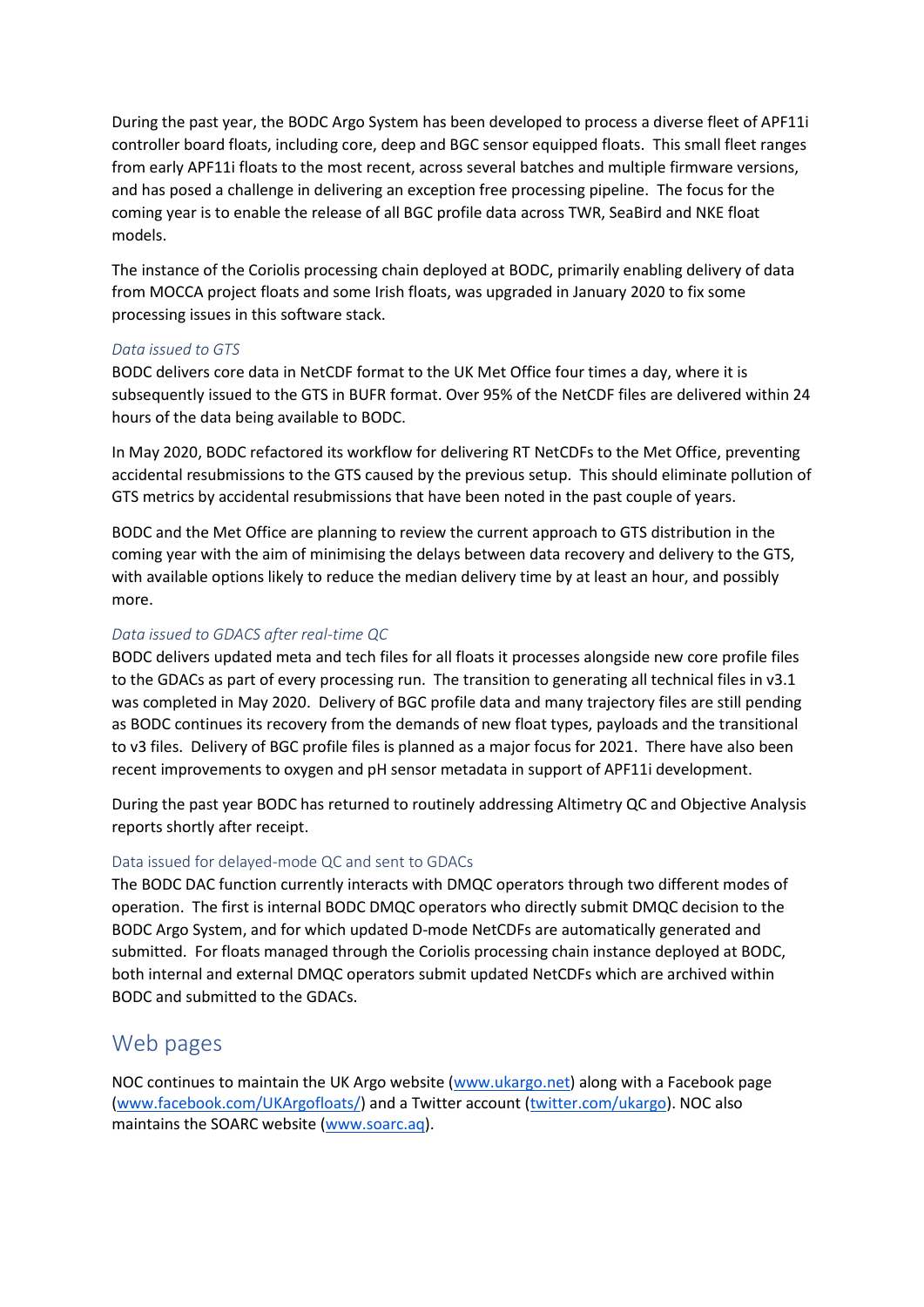# Data use and data products

### Met Office

At the Met Office Argo data are used operationally:

- they are routinely assimilated into its FOAM (Forecasting Ocean Assimilation Model) suite which is run daily and produces 2 analysis days and a 7-day forecast;
- fields from global FOAM are also used to initialise the ocean component of coupled monthlyto-seasonal forecasts;
- Argo data are also used in the initialisation of ocean conditions in climate models run to make decadal predictions;
- a coupled ocean/atmosphere prediction system has been developed for weather forecasting timescales, and is now being run operationally, delivering ocean forecast information to the Copernicus Marine Environment Monitoring Service (CMEMS);
- near-surface Argo data are used to validate the output from the Met Office's OSTIA (Operational Sea Surface Temperature and Sea Ice Analysis), where the OSTIA fields are used as a lower boundary condition in numerical weather prediction models run by both the Met Office and ECMWF.

Two new Met Office systems which are in the process of being made ready for operational implementation are:

- an improved resolution version of global FOAM with 1/12 degree horizontal resolution, due for operational implementation in 2020. This will continue to make use of Argo data to constrain the T/S fields in the same way as the existing ¼ degree resolution system.
- a coupled weather forecasting system which is initialised using coupled data assimilation, due for operational implementation in 2021. Once this is implemented operationally Argo data will directly contribute to operational weather forecasts as well as ocean forecasts. An assessment of the impact of Argo in a lower atmospheric resolution version of that coupled system was detailed in King et al., 2019.

Met Office research & development applications (non-operational) which have made significant use of Argo data:

- David Ford has done some OSSEs looking at the impact of the planned BGC-Argo array of floats in a global physical-biogeochemical model where he assimilates synthetic versions of the BGC Argo profiles in conjunction with satellite ocean colour data. A paper based on that work is currently in preparation.
- one other project where we made good use of Argo data was in the assimilation of satellite sea surface salinity data from SMOS, Aquarius and SMAP. The near-surface salinity data from Argo was used to bias correct the satellite salinity data and was crucial for the performance of the assimilation of SSS data. That work is written up in Martin et al., 2019.

In the Hadley Centre for Climate Science, Argo data is used to make the following products:

• EN4 contains insitu ocean temperature and salinity profiles and objective analyses. It is updated monthly using real‐time Argo profiles and GTSPP data, and annually using delayed‐mode Argo profiles (and WOD, GTSPP and ASBO data). EN4 is freely available for scientific research use (see [http://www.metoffice.gov.uk/hadobs/en4/\)](http://www.metoffice.gov.uk/hadobs/en4/). In 2019 a user requirements survey was undertaken about EN4 and an updated version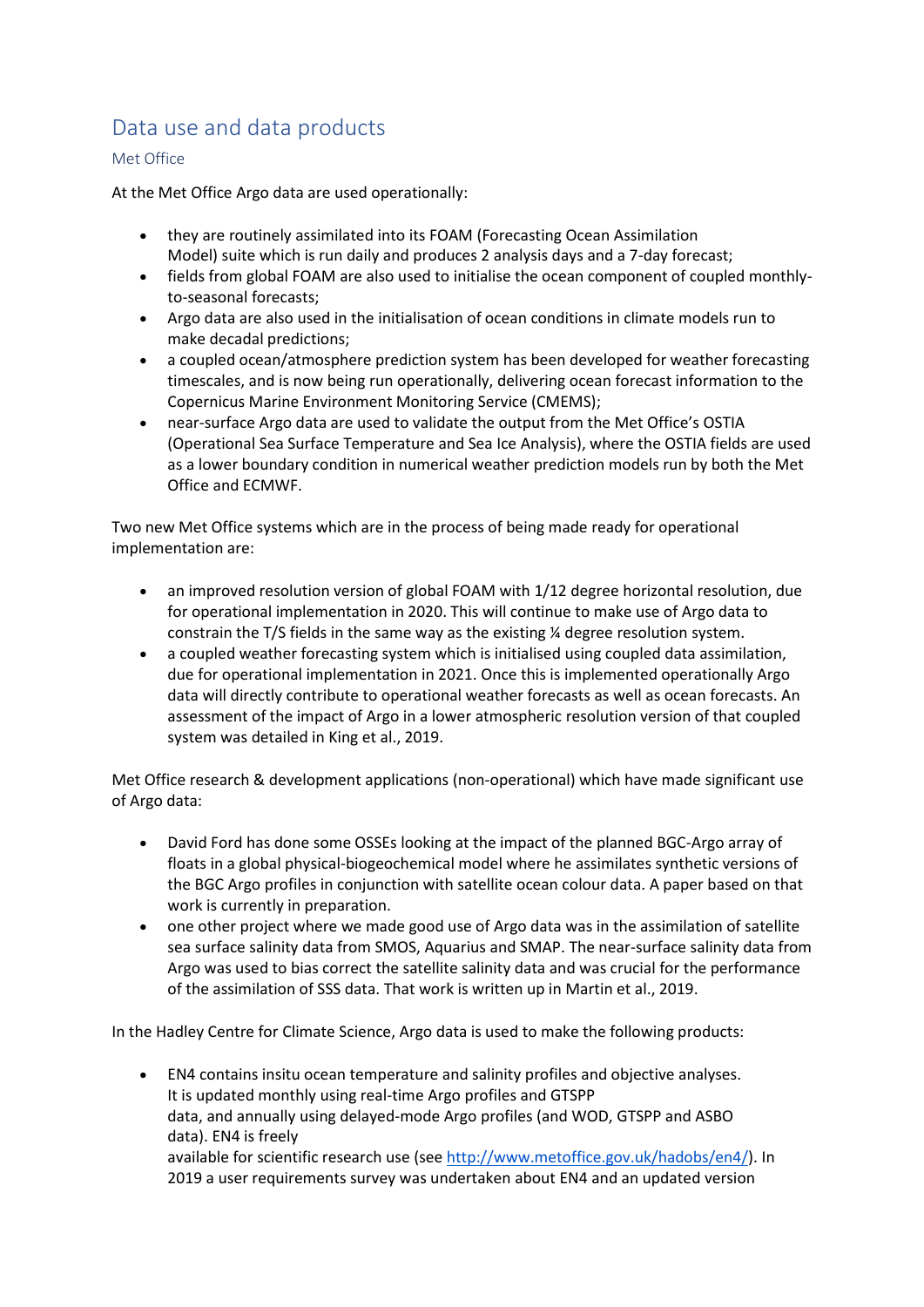incorporating more uncertainty information and an updated analysis system is due for release this year (EN5).

• HadIOD (Hadley Centre Integrated Ocean Database) is a database of in situ surface and subsurface ocean temperature and salinity observations supplemented with additional metadata including bias corrections, uncertainties and quality flags.  The dataset is global from 1850-present with monthly updates.  The current version is HadIOD.1.2.0.0, the chief sources of data are ICOADS.2.5.1, EN4 and CMEMS drifting buoy data.  This product has been available to the public since mid-2020 via [https://www.metoffice.gov.uk/hadobs/.](https://www.metoffice.gov.uk/hadobs/)

Met Office science uses of the EN4 product include OHC analysis, contributions to BAMS, Ocean Obs'19 White Paper and an upcoming Earth Energy Imbalance paper (von Schuckmann et al., 2020).

#### National Oceanography Centre

Argo data are used widely within NOC, where the science applications include:

- measurement of evolution and drivers of mixed layer processes in the (Indian Ocean);
- inventory and evolution of heat and freshwater establishing controls on budgets (both regional and global);
- deep heat content (N Atlantic).

#### Plymouth Marine Laboratory

PML have the lead for BGC Argo in the UK, where the data are used for:

- investigating different aspects of the biological carbon pump (e.g., mixed-layer pump, fragmentation);
- investigating export fluxes and efficiency in hypoxic ocean regions;
- providing a description of the physical environment in the framework of biological (e.g. mapping eel migration routes) and biogeochemical studies;
- developing techniques to generate 3D fields of biogeochemical variables by merging ocean colour and in-situ data;
- investigating mesoscale structures by combining altimetry and in-situ profiles with a special focus on Agulhas rings.

# Delayed Mode QC

### Core DMQC progress

The strategy adopted to deliver the support to national programmes focused on ensuring a highquality approach and the progressive enhancement of expertise. This involved upgrading to the most updated DMQC software, adopting the latest reference databases and extensive training for DMQC operators in BODC. DMQC support was offered to any national programme requiring assistance, where BODC has significant physical oceanography expertise. BODC focused on supporting the UK and Irish Argo programmes, data for which are managed by the BODC Argo Data Assembly Centre (DAC) function. Recently BODC has provided support to Polish Argo programme with support in reviewing, providing advice in analysing Argo floats in delayed-mode and DMQC operator training.

The DMQC analysis has been undertaken on floats deployed in five different regions: the North Atlantic, the South Atlantic, the Southern Ocean, the Indian Ocean and a small number of floats in the Pacific Ocean. In some of the regions, such as the Pacific Ocean, this was the first time BODC had undertaken DMQC in the region. The analysis has been undertaken it separate batches for each of these regions, with floats that had already ceased functioning and those with a large number of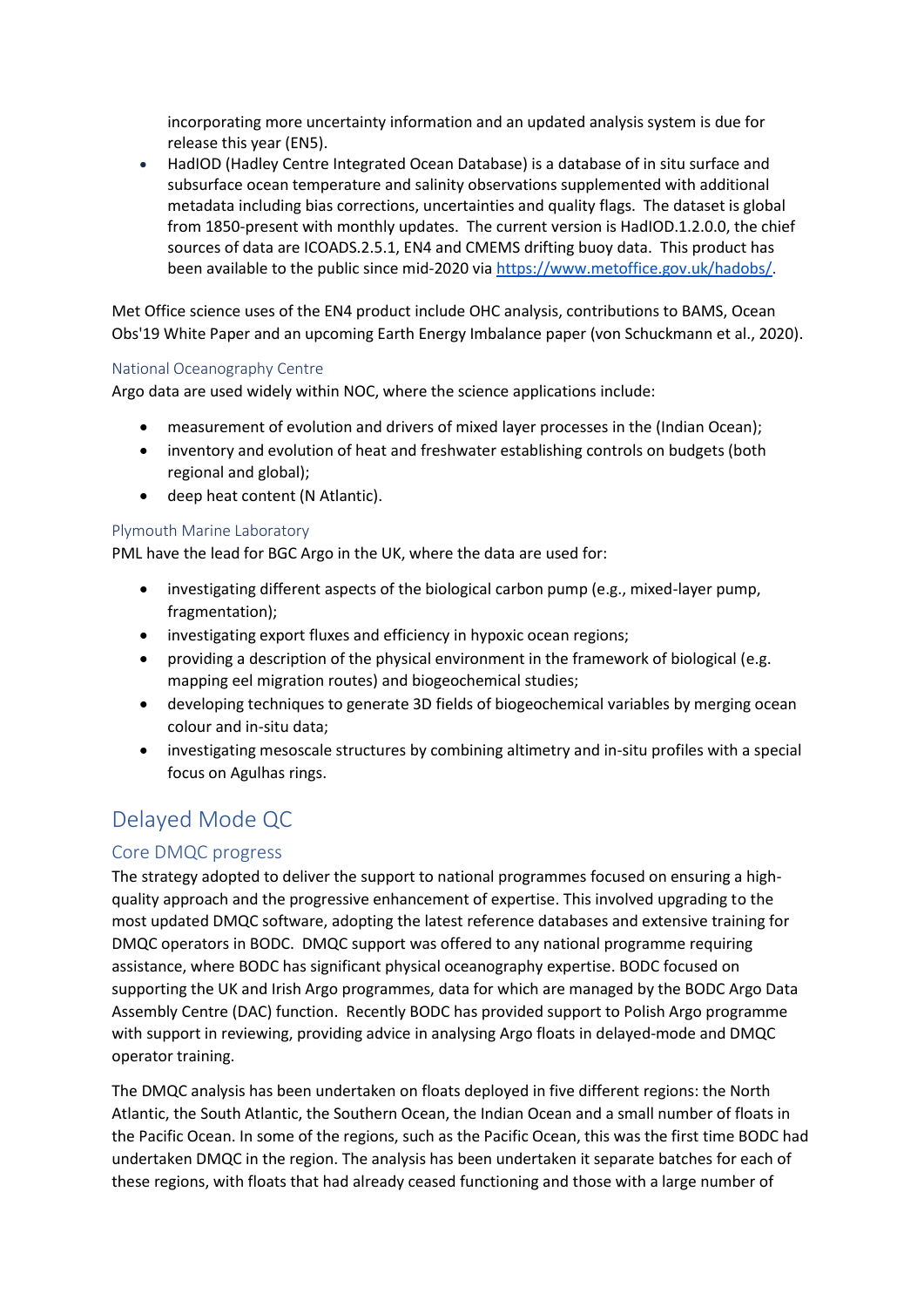profiles being prioritised. This approach provided the opportunity to gain a deeper understanding of the regional oceanography in each region, the variability in float behaviour over time, and the challenges this raises in DMQC.

This work has resulted in a significant improvement in the total amount of delayed-mode profiles delivered by BODC compared with available real-time mode data. From September 2019 until the time of writing, BODC had submitted around 22 527 profiles. The most recent statistics provided by Ifremer, from October 2020, shows that BODC had delivered around 75 % of delayed-mode data from all available data at the DAC. This is a significant improvement compared to the low-point in December 2018 where only around 45 % of profiles had been through DMQC, and this situation is expected to improve further in the coming year.

A combination of the strong focus on comprehensive training provided to BODC Argo team members and the diverse experience of DMQC ensures future sustainability in providing DMQC analysis and regular delivery of Argo data in delayed mode to the Argo Global Data Assembly Centres (GDACs).

### DMQC workshop participation and coordination

NOC has undertaken the preparation of hosting the 2nd European Argo/7th International Argo Delayed-mode Workshop for CTD data in Liverpool, UK. This workshop aimed to include the DMQC analysis for both core (2000 m) and deep (4000 m-6000 m) Argo floats, with the latter being a focus of the EuroArgo RISE project WP3 on developing deep DMQC methods. The agenda and registration were advertised with the support of the Euro-Argo ERIC Office via *[https://www.euro-argo.eu/News-](https://www.euro-argo.eu/News-Meetings/Meetings/Others/2020-DMQC-workshop)[Meetings/Meetings/Others/2020-DMQC-workshop](https://www.euro-argo.eu/News-Meetings/Meetings/Others/2020-DMQC-workshop)*. The meeting was planned to happen from  $12<sup>th</sup>$  May to  $15<sup>th</sup>$  May 2020. However, due to the ongoing pandemic of COVID-19 virus, this workshop has been postponed. The next DMQC workshop for deep Argo floats is planned to be organised virtually in June/July 2021.

### Contributions to DMQC cookbook for Core Argo parameters

BODC (Kamila Walicka) has contributed to the development of an Argo DMQC cookbook for core parameters (*[DMQC\\_cookbook\)](https://docs.google.com/document/d/18ijKY1SoLE-L3WmBM4kgUoAQEsQkNltasbnMUmfdmig/edit?usp=sharing)* led by Ifremer. This contribution covers:

- The guidelines regarding DMQC workflow of Argo core data (pressure, temperature, salinity), providing a list of steps from getting R-files (uncalibrated real-time) from the GDAC to sending the D-files (calibrated delayed-mode) back;
- Description of examples of hydraulic or sensor problems;
- Creating a draft of a template (Clare Bellingham and Kamila Walicka) to produce a common DMQC report template for core Argo parameters of an individual float. The DMQC report template includes the detailed description of visual inspection of the float notes, comparison with satellite altimetry provided by CLS, the OWC configurations for the specific regions, diagnostic plots generated by OWC software, and scientific justification of the decisions made to determine a high-quality at-sea calibration for a given Argo float. The first draft of this template can be found in [DMQC report template for core Argo data.](https://www.overleaf.com/read/xhnxyjcfmkmc) The report template and Matlab codes used to generate it are available in a Euro-Argo ERIC GitHub repository [dm-report-template.](https://github.com/euroargodev/dm-report-template)
- The summary of useful information about the water masses, reference data available in the Southern Ocean, aiming to help in the analysis of the floats in delayed mode, for instance, the parameterization of OWC software and the analysis of the results.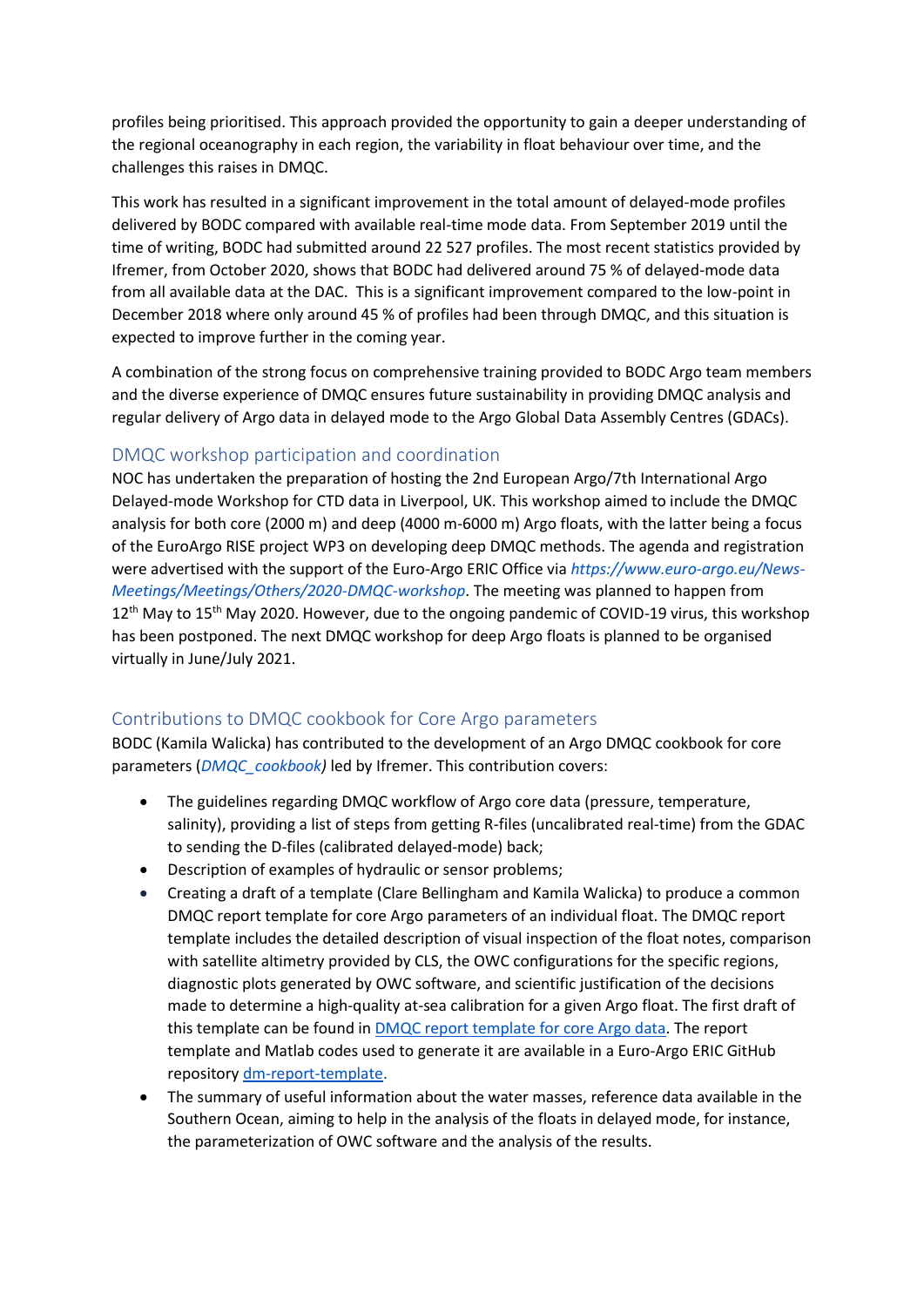• Description of DMQC analysis and decision-making process of an example float deployed in the Southern Ocean.

### Conversion of core Argo DMQC software OWC from Matlab to Python

From around September 2019, BODC (Edward Small, Kamila Walicka and Matt Donnelly) has started the conversion of the DMQC software currently available in Matlab to Python, as part of the MOCCA project. This initiative is closely associated with the results from a survey about the existing tool and methods used within DMQC Argo community, that was evaluated as a part of the EuroArgo RISE project WP2 last year. The survey identified barriers and opportunities to improve the efficiency and capacity of the overall community effort. For instance, it was identified that the existing DMQC software being written in Matlab - due to being paid-for licensed software - was a barrier for many institutions. A decision was reached to assess the potential for converting the OWC (Owens, Wong, Cabanes) Matlab code used for DMQC analysis to free software, with the widely used Python being the preferred language.

A year-long development project has consisted of several stages of conversion followed by phases of testing by a small group of DMQC operators and developers on blocks of code. The converted code is now functional, and ready for further User Acceptance Testing by broader Argo community to ensure it is ready for operational use. The development version of the OWC Python 'pyowc' package is currently available from the EuroArgo repository [argodmqc\\_owc.](https://github.com/euroargodev/argodmqc_owc) The next steps to finalise the project are to complete the User Acceptance Testing involving the broader Argo community and reach an operational state. After this, development of the code will continue to improve its performance and enhance its functionality.

As part of the development work, there has been close collaboration with Guillaume Maze from Ifremer/LOPS to prepare the software package to be used as part of a Jupyter notebook. Combined with the potential to fully parallelize the analysis code, the conversion of OWC Matlab to OWC Python marks a step-change in capability and sets a new standard in quality control software development for the Argo community.

### Deep DMQC

NOC (Kamila Walicka and Brian King) undertook a survey to review the current state of both the realtime and delayed-mode quality control (DMQC) approaches for deep Argo floats used within the global deep Argo community, producing a report based on this survey. This survey was a part of the EuroArgo RISE project WP3, deliverable D3.2 design\_comparative\_study\_DMQC\_methods\_deep. One of the aims of this survey was to enhance an understanding of the current state of development and practice in deep Argo floats. The common tool used for delayed mode quality control of salinity data is the OWC software, which is currently used for the core Argo DMQC analysis. Some DMQC operators have used the standard core distribution of CTD reference data. Other groups have made use of ship-based CTD profiles collected at float deployments, however, such profiles are not available for all floats. Overall, the standardised methods and tools, mapping scales, reference data, interpreting estimates of salinity drift, thresholds and assignment of QC flags and error fields need to be investigated.

BODC started preparation of the [2nd](https://wiki.ceh.ac.uk/pages/viewpage.action?pageId=508467073) European Argo-[7th](https://wiki.ceh.ac.uk/pages/viewpage.action?pageId=508467073) International Argo Delayed-mode QC Workshop for CTD data of core and deep Argo data, which was planned on 12-15 May 2020 in Liverpool, UK. The meeting was going to cover the review of Deep-Argo QC procedures used by the international deep Argo community. However, due to the ongoing pandemic of COVID-19 virus, this workshop has been postponed. The next DMQC workshop for deep Argo float data is going to be organised virtually in May 2021.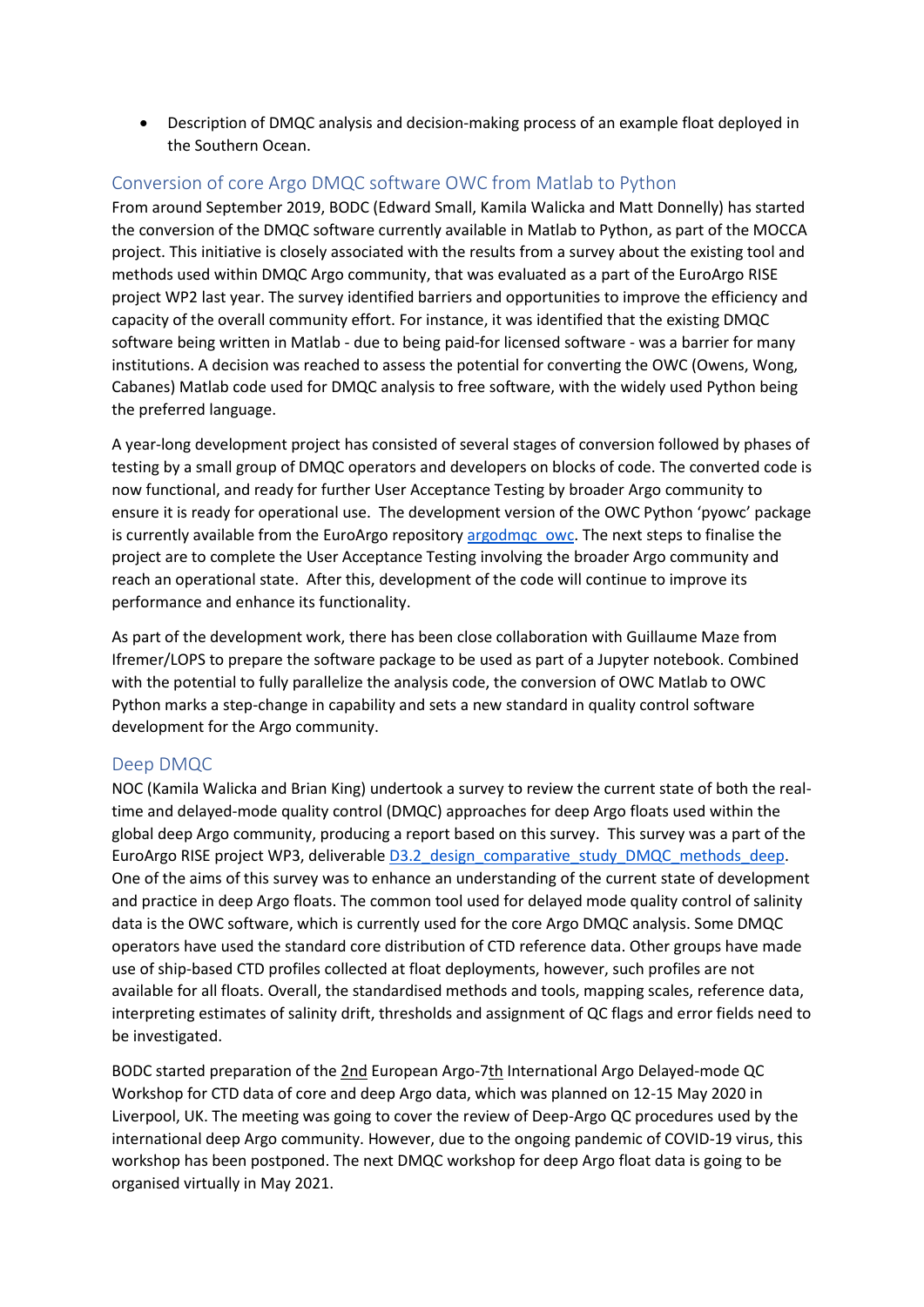#### BGC DMQC

Progress on BGC DMQC has been started in December 2019 with UK Argo holding an oxygen and pH QC workshop between BODC DMQC operators and UK PIs, but progress since has been limited by staff availability and other more urgent demands. During 2021, more attention and progress on BGC DMQC, especially regarding oxygen and pH is expected under the EuroArgo RISE project WP4.

### GDAC Functions

### NERC Vocabulary Server

Following ADMT-20, BODC led the formation of the Argo Vocabulary Task Team, involving all those involved in managing the content and vocabulary experts at BODC. Since ADMT-20, most of the Argo reference tables have been converted into controlled vocabularies and hosted on the NERC Vocabulary Server (NVS) as part of the EU H2020 ENVRI-FAIR project. The remaining reference tables have been considered, problems identified and potential solutions scoped. Additionally, an assessment of potential opportunities to better constrain Argo metadata has been undertaken and will be investigated further during the course of the coming year. In addition, planning for enhancements of the NVS has been undertaken with development work planned for 2021, and initial training has been provided to Argo vocab editors. A dedicated presentation will be made to ADMT on this topic.

# Southern Ocean Argo Regional Centre

### Developing SOARC Partnership

In the past year a main focus for BODC has been leading a review of the European perspective on the functioning of Argo Regional Centres. In the context of SOARC this has led to a growth in the partnership to include AWI and additional representation from the US SOCCOM community, whilst Matt Donnelly has contributed to the Southern Ocean Observing system (SOOS) Data Management Sub-Committee (DMSC), and begun engaging with relevant SOOS working groups (WGs). Matt drafted a set of poster slides to promote Argo at the Weddell Sea and Dronning Maud Land WG meeting in October, which were delivered by Birgit Klein from BSH. The August 2020 meeting of the SOOS Observing System Design (OSD) WG was also attended with the aspiration of making better connections in this area of expertise.

### Profile characterisation work

Through a collaboration with Kate Hendry, Rhiannon Jones and Luke Roberts at the University of Bristol, BODC has operationalised profile characterisation, with remaining development required to expose these for the benefit of users.

#### Regional data quality assessments

As part of the Euro Argo RISE project WP5, BODC will work with partners to establish regional data quality assessments in the Southern Ocean. This work has not progresses as far or as quickly as planned due to staff availability during 2020, but will be a major focus for 2021 and 2022.

### References

King, R.R., D.J. Lea, M.J. Martin, I. Mirouze and J. Heming. The impact of Argo observations in a global weakly-coupled ocean-atmosphere data assimilation and short-term prediction system. Q J R Meteorol Soc. 2019; doi:10.1002/qj.3682